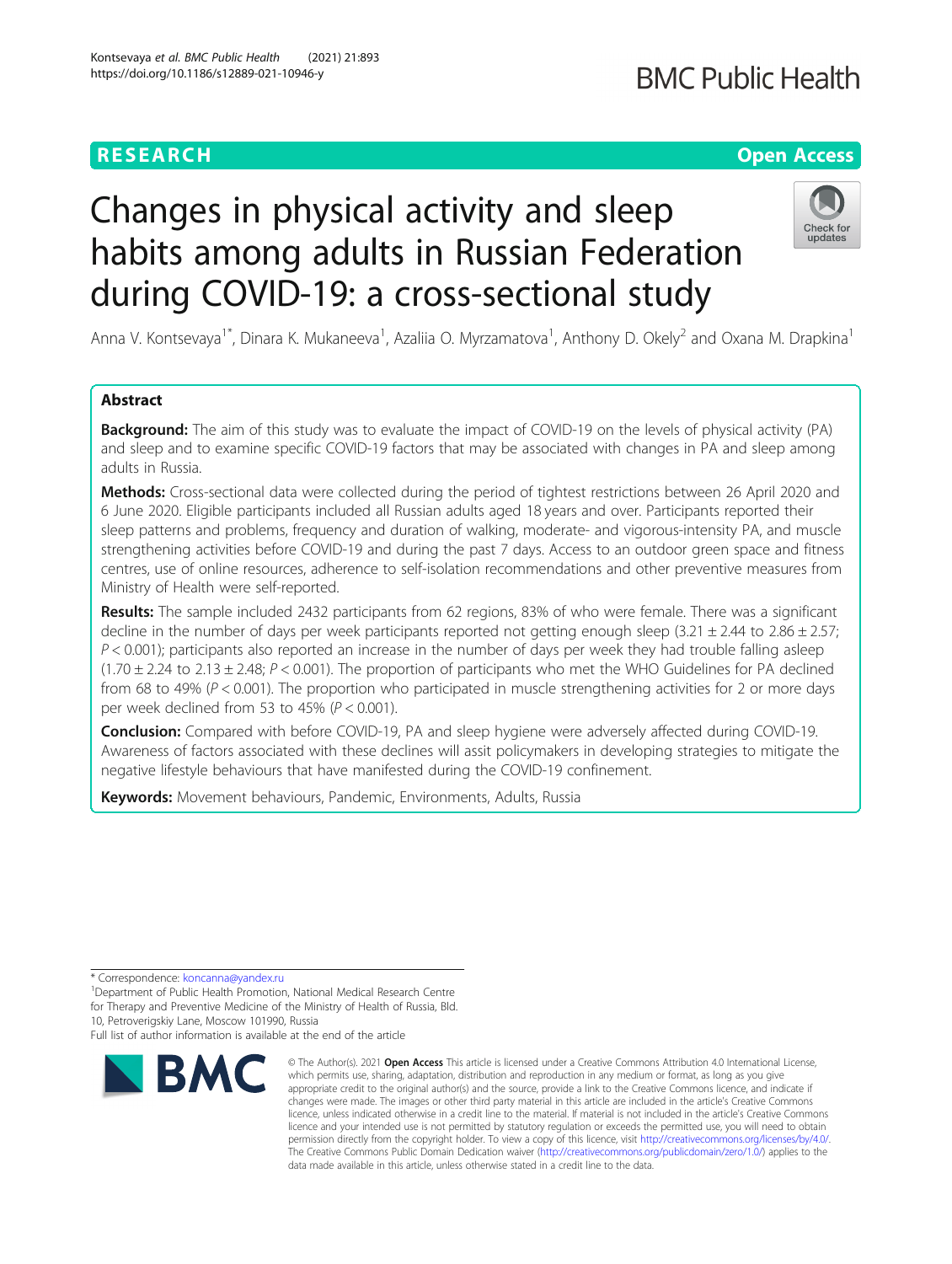### Key-points

- 1. Compared with before COVID-19, physical activity and sleep habits were adversely affected during COVID-19.
- 2. Awareness of factors associated with these declines will assit policymakers in developing strategies to mitigate the negative lifestyle behaviours that have manifested during the COVID-19 confinement.
- 3. Effective health promotion strategies directed at adopting or maintain positive health-related behaviours such as targeted social media messaging and balanced media reporting, should be used to reduce participant burden during these unprecedented times.

#### Background

Physical activity (PA) is an important determinant of health [[1\]](#page-10-0), and is associated with all-cause mortality [\[2](#page-10-0)], risk of cardiovascular diseases and diabetes [[3\]](#page-10-0). In November 2020 the World Health Organization (WHO) issued updated guidelines which recommend the amount of PA necessary to maintain health. These guidelines recommend that adults should be engaged in 150 min of moderate PA or 75 min of vigorous PA per week [\[4](#page-10-0)]. This recommendation is confirmed by systematic reviews and meta-analyses of studies which show that meeting the WHO guidelines resulted in significant reduction of cardiovascular events risk, cardiovascular mortality, and incidence of type 2 diabetes [[5\]](#page-10-0). The proportion of adults in Russia who meet the WHO PA guidelines is only 30% [\[4](#page-10-0)], a figure not dissimilar with global rates [[6\]](#page-10-0).

The outbreak of novel coronavirus (COVID-19) in late December 2019 in China, and subsequent declaration by the WHO as a global pandemic in March 2020 [\[7](#page-10-0)] forced countries to implement strict hygiene regimes and social distancing measures. Extensive social distancing policies were put into place restricting people's daily activities. While these restrictions helped slow the rate of infection, there may be concomitant negative effects as a result of limiting participation in normal daily activities such as walking and cycling for transport and leisure and access to many types of recreational activities such as team sports, gyms, fitness centers, and dancing classes.

Several studies have shown the impact of COVID-19 on healthy levels of PA, sedentary behaviour (SB) and sleep, collectively referred to as 24-h movement behaviours [[8\]](#page-10-0). A recent systematic review which included 13 PA and 26 SB studies found that all studies reported decreases in PA and increases in SB, respectively, from before to during COVID-19 [[9\]](#page-10-0). An Australian survey of 1500 participants found that nearly half reported a decrease in PA levels in April 2020 compared with before COVID-19 [\[10](#page-10-0)]. Negative changes in PA were associated with higher depression, anxiety and stress symptoms in this study. An international survey of PA including 1000 adults from Europe, Africa, Asia and the Americas showed that home confinement during the pandemic had a negative effect on all PA intensity levels [[11\]](#page-10-0). Sitting (measured in hours/day) increased by 28.6%, Vigorous intensity PA decreased by 22.7%, and the number of days/week of walking decreased by 35% [\[11](#page-10-0)]. In Spain, participants reduced their weekly PA levels by  $20\%$  ( $\sim$  45.2 weekly minutes) during the first week of confinement compared with the previous week and the proportion who met the WHO guidelines decreased from 61 to 49%  $[12]$  $[12]$ . In Greece, a survey of 8495 adults found that time spent in daily occupational activity, active transport, and sporting activities reduced substantially, with overall PA decreasing by 16% [[13\]](#page-10-0). In the United Kingdom, a survey involving 723 adults during a week of lockdown in April 2020 found that although 35% reported exercising less during COVID than before, 49% reported exercising more than before [\[14\]](#page-10-0). These results were similar when the study was extended to a larger sample  $(N = 2002)$  and prolonged until the 22nd of May with 40% reporting a decrease in PA, and 45% an increase in PA [\[15](#page-10-0)]. In an earlier global study, 19.1 million daily step count measurements were provided by 455,404 unique users from 187 countries, within 10 days of the pandemic declaration. There was a 5.5% decrease in mean steps (287 steps), and within 30 days, there was a 27.3% decrease in mean steps  $(1432 \text{ steps})$  [\[16](#page-10-0)].

Several studies have investigated the association between COVID-19 and changes in sleep habits, including sleep duration and perceptions of sleep quality. In the Spanish study described above the percentage of adults who slept for fewer than 6 h per day decreased [[17\]](#page-10-0). In Jordan, it was reported that anxiety and depression during lockdown were associated with poorer sleep quality and shorter sleep duration [[18\]](#page-10-0). A study of nearly 1000 participants in India found that compared to before lockdown, adults were going to bed and waking up later, sleeping less at night, and napping more during the day [\[19](#page-10-0)].

The Russian Federation has reported one of the largest number of COVID-19 infections [\(https://epidemic-stats.](https://epidemic-stats.com/) [com/\)](https://epidemic-stats.com/) [[20](#page-10-0)]. Social distancing, travel bans, the cancellation of sporting and other mass participation events, and changes to work practices have dramatically affected daily life throughout the country. Major restrictions were introduced on the 28th March 2020 with the level of restrictions varied depending on the epidemiology of the virus from region to region. Cities with a large number of cases had the strictest restrictions, such as limitations on any outdoor activities. Further, citizens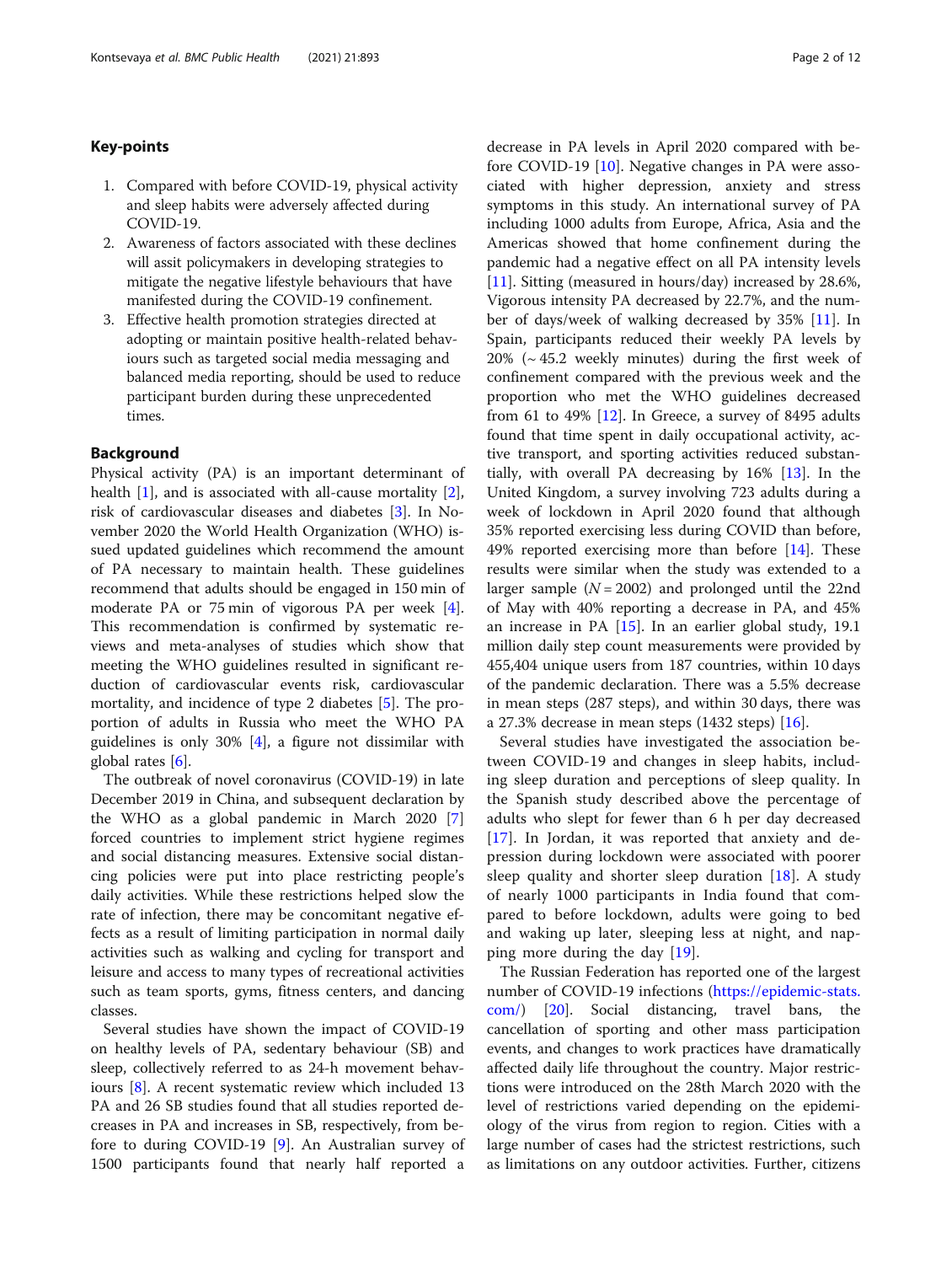were required to possess an electronic pass to leave their house and this was only permitted for workers during work hours, and to access essential services such as medical or health care, to shop for groceries, or to visit parks and green zones (excluding outdoor activities entirely). In cities with a smaller number of cases, limitations were less strict especially with outdoor activities. Indoor sport activities were limited across the country and outdoor sports were restricted – depending on the situation in the region. Social distancing measures such as keeping a minimum 1.5 m between people were introduced, as well as a ban on any public gatherings of more than 50 people. On-line learning for schools and universities and recommendations for remote working for employees were introduced.

In the Russian Federation, population levels of PA are sub-optimal [[21,](#page-10-0) [22](#page-10-0)]. This low prevalence of adequate PA is a main contributing factor to the high prevalence of overweight and obesity [\[23\]](#page-10-0). In addition, the prevalence of adequate sleep (defined by the US CDC and National Sleep Foundation as 7–9 h per night for adults) was only 37% [\[24\]](#page-10-0). However, the relationship between COVID-19 and perceived changes in PA and sleep is not known.

This study provides the first known data on the changes in PA and sleep habits during the period of COVID-19 among adults in the Russia Federation. Given the size of Russia, it was important to examine how these behaviours changed at a national level, given the variability in restrictions across regions.

The aim of this study was to examine the associated between COVID-19 and changes in levels of PA and sleep and to examine specific COVID-19 factors that may be related to changes in PA and sleep among adults in Russia.

The research questions were:

- (1) To what extent has PA and sleep changed as a result of the COVID-19 restrictions?
- (2) What COVID-19 factors were associated with these changes in PA and sleep?

# Methods

# Study design and population

The National Medical Research Center for Therapy and Preventive Medicine of the Ministry of Health of Russia (specifically the group of authors for this paper and an international co-author) conducted a national onlinesurvey titled "Study of the impact of restrictions on PA of the population in self-isolation due to COVID-19." An anonymous online survey was hosted on a Google online survey platform. A link to the electronic survey was distributed using social media sources (Facebook, Vkontakte and Odnoklassniki) and via institutional sources including email and public marketing. To increase regional participation a link to the electronic survey was send to the chief specialist in public health and preventive medicine in regional Ministries of Health who then distributed it at regional levels in Russia via a range of methods such as a shared link on the official web-pages and social media of regional Centers for public health and medical prevention and on regional Ministries of Health official web pages. The general public was asked to promote survey across their personal networks. The starting page of the survey informed participants about the aims and details of the survey. This method of data collection provides data from a convenience sample and whose population parameters cannot be controlled as is the case for probabilistic sampling. However, it was effective with respect to the research objectives because it allowed the broad dissemination of the survey during a period where, due to COVID-19, there were many restrictions on the collection of such data.

Eligible participants included all Russian adults aged 18 years and over. Data collection occurred between 26 April 2020 and 6 June 2020. This was the period of tightest restriction through the country, as from the 9th June 2020 there was a gradual releasing of restrictions depending on the regional context.

#### Survey development

The online survey was designed by a steering group at the National Medical Research Center for Therapy and Preventive Medicine of the Ministry of Health of Russia. Existing COVID-19 surveys from Canada, China, and the United Kingdom were used to inform development of the survey.

A 7-day self-report recall measure was selected as a method for PA assessment. Since the study was conducted during the challenging time of the pandemicrelated lockdown, PA assessment was simplified to avoid the negative effect of the length of the questionnaire and its complexity on the response rate [[25](#page-10-0), [26](#page-10-0)].

The questionnaire contained 30 items and included mostly close-ended questions. Section 1 consisted of 10 general and context-related questions regarding demographic data and following self-isolation recommendations. Section 2 was designed to assess PA and sleep habits before COVID-19 and in the last 7 days during the pandemic. Section 3 evaluated how participants followed the COVID-19 preventive measures recommended by the Ministry of Health. Questions in Section 2 were presented in a differential format, to be answered directly in sequence regarding "before" and "during" confinement conditions. The full version of the questionnaire is available in the [Supplementary file.](#page-9-0)

PA was assessed using eight items. Briefly, participants were asked to report, for before COVID and during the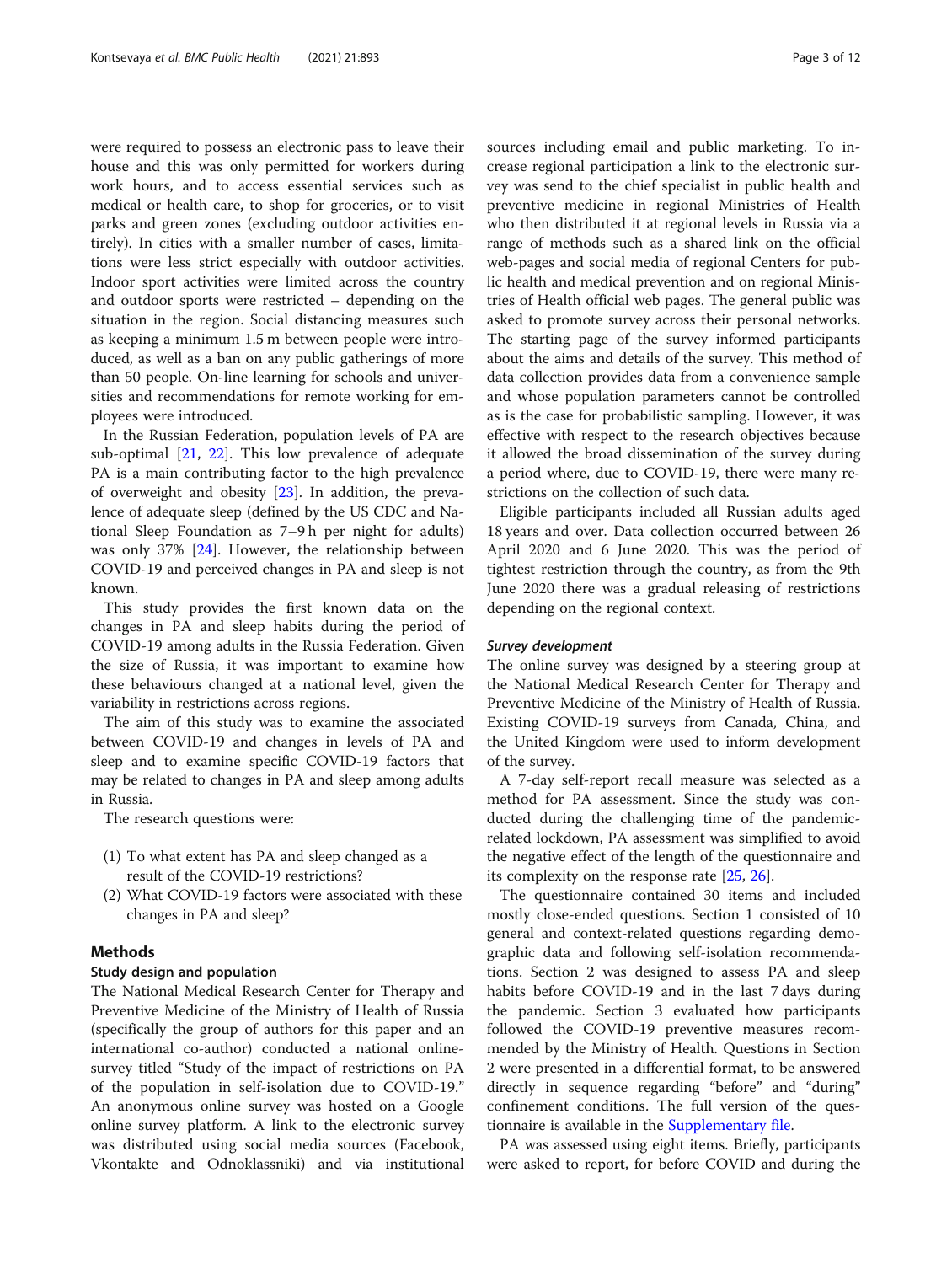past 7 days, the number of days per week and the amount of time per day spent in vigorous-intensity activities, moderate-intensity activities, muscle-strengthening activities, calisthenic-type activities, and in walking. Total PA was calculated according to the WHO guide-lines [[4](#page-10-0)]: ≥150mins/week MPA or ≥75mins/week VPA or combination of MVPA, muscle strength activities  $\geq 2$ days/week. To calculate the proportion who met the first recommendation, we first calculated the number of minutes per week spent in vigorous-intensity activity, moderate-intensity PA and walking by multiplying the number of days spent in each of these activities by the time usually spent doing them. For the muscle strengthening, we added together the number of days of strength training and the number of days participating in basic calisthenic exercises (such as stretching, Zumba, yoga, pilates, Tai Chi) were undertaken.

For sleep habits and perceptions of sleep quality, participants reported, for before COVID and in the past 7 days, if they they felt they were getting enough sleep, if they had trouble falling asleep, and if they woke up earlier than they wanted.

#### Data privacy and consent of participation

During the informed consent process, survey participants were assured all data would be used only for research purposes. Participants' answers were anonymous and confidential according to Google's privacy policy ([https://policies.google.com/privacy?hl=en\)](https://policies.google.com/privacy?hl=en). Participants were not permitted to provide their names or contact information. Additionally, participants were able to stop participation and leave the questionnaire at any stage before the submission process; if they chose to do so their responses were not saved. Responses were saved only by clicking on the "submit" button at the end of the survey. By completing the survey, participants acknowledged their voluntary consent to participate in this anonymous study. This study was approved by the Ethics Committee of the National Medical Research Center for Therapy and Prevention of the Ministry of health of Russian Federation.

#### Statistical analyses Descriptive statistics

Descriptive statistics, including frequencies and percentages, were generated for categorical variables; means and standard deviations (SD) were generated for continuous variables. Data were analyzed in SPSS 20 (SPSS Inc., Chicago, IL, USA). Normality of the data distribution was examined using the Kolmogorov-Smirnov test.

#### Linear and logistic regressions

Linear regression was used to test the associations between changes in PA and selected COVID-19 factors.

Crude estimates and estimates adjusted for gender were reported with 95% Confidence Intervals (CI). Logistic regression was used to test which factors had impact on meeting the PA recommendations (both muscles strengthening activities and minutes per week in MPA and VPA). Binary logistic regression analyses were conducted to investigate the association between categorical (dependent) and continuous or categorical (independent) variables. For these analyses 'meeting PA Recommendation (150mins/week MPA or 75mins/week VPA)' and 'meeting muscle-strengthening activities recommendation (≥2 days/week)' were specified as the dependent variables, and followed self-isolation recommendations, had access to outside/green zone, had an increase in the number of days per week with sleep problems, used digital or online PA resources, followed at least two relevant preventive measures from Ministry of Health, and geographic location were specified as independent variables. All variables in analysis for adjusted for age and sex. Statistical significance was set a priori at  $P < 0.05$ .

### Results

The characteristics of the study sample are presented in Table [1](#page-4-0). A total of 2540 participants from 62 regions commenced the survey with 18 participants (0.7%) failing to complete and their data not being used in the analyses. Of the 2432 participants who completed the survey, 83% were females. Compared with males, females tended to be older, married, have children under 18 living with them, and in full-time employment, less likely to have completed higher education, and more likely to follow self-isolation recommendations. In terms of employment status, 1714 (70.5%) participants had a fulltime job, 399 (16.4%) were students, 65 (2.7%) were unemployed, and 47 (1.9%) were retired.

During the COVID-19 period, most participants completely or partially followed the self-isolation recommendations  $(n = 2160, 88.8\%)$ . The preventive measures followed most frequently were "wash hands more often" (90.3%) and "maintain social distancing" (79.7%). Over 90% of participants still had access to outdoor areas and 70% had access to a green space during the restriction period. Two-thirds of participants reported that COVID-19 affected their PA, mostly as a result of their fitness centre closing, of not being able to leave the house and of being able to undertake only simple calisthenic exercises at home. One-third of participants reported using online PA resources to help them be active, during this period.

Changes in sleep and PA from pre-COVID to during COVID are reported in Table [2.](#page-5-0) There was a significant decline in the number of days per week participants reported not getting enough sleep  $(3.21 \pm 2.44)$  to  $2.86 \pm 1.5$ 2.57;  $P < 0.001$ ) and participants also reported an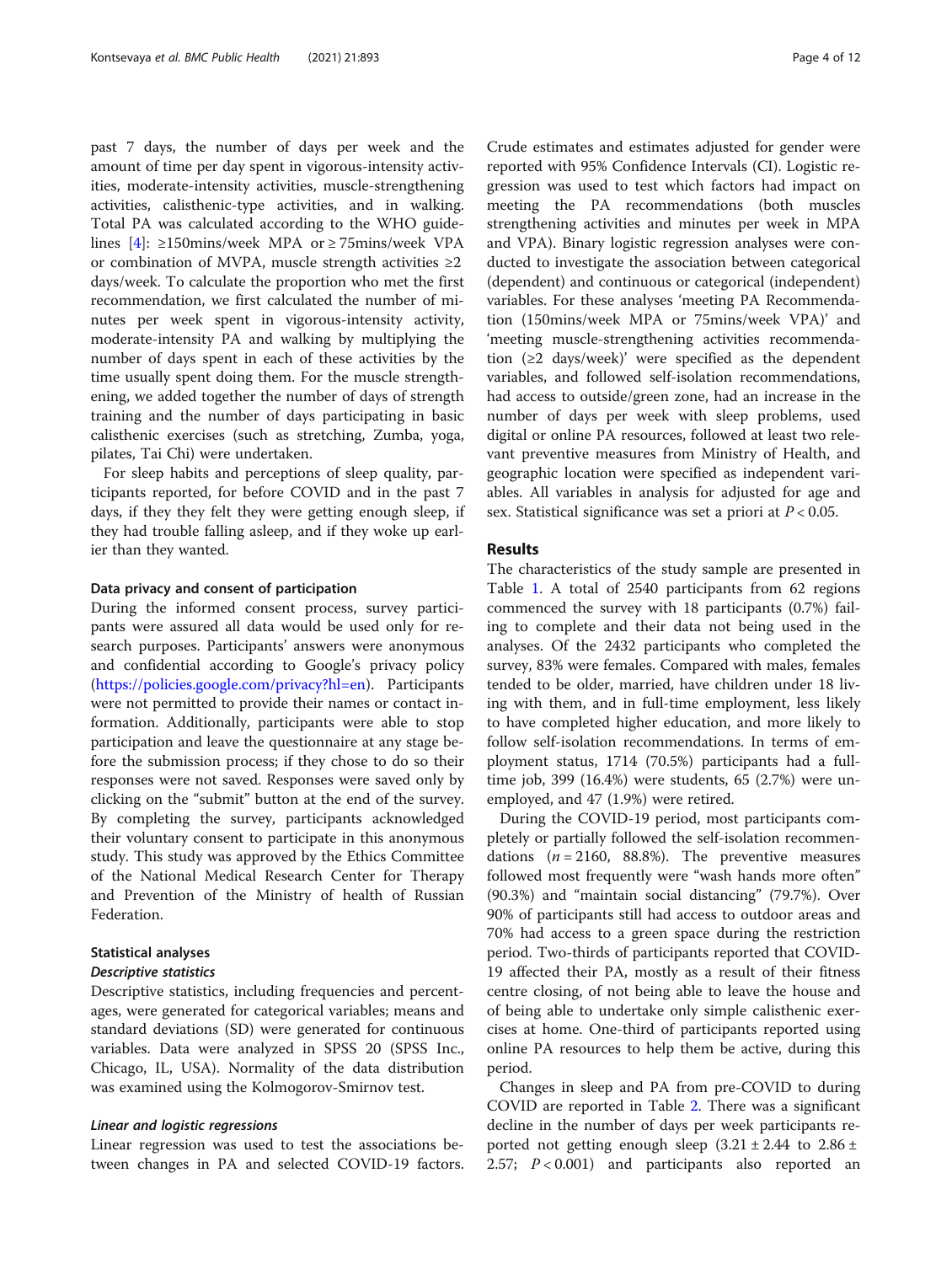<span id="page-4-0"></span>

|                                                                         | Male $(n = 328)$ | Female $(n = 2104)$ | All $(n = 2432)$ |
|-------------------------------------------------------------------------|------------------|---------------------|------------------|
| Age (Mean, SD)                                                          | $33.6 \pm 14.9$  | $38.2 \pm 13.1$     | $37.6 \pm 13.4$  |
| Marital status, n (%)                                                   |                  |                     |                  |
| Married                                                                 | 145 (48.3)       | 1267 (64.2)         | 1412 (62.1)      |
| Single                                                                  | 133 (44.3)       | 453 (23.0)          | 586 (25.8)       |
| Divorced                                                                | 19(6.3)          | 178 (9)             | 197 (8.7)        |
| Widow/widower                                                           | 3(1.0)           | 75 (3.8)            | 78 (3.4)         |
| Live in urban area, n (%)                                               | 243 (74.1)       | 1482 (70.4)         | 1725 (70.9)      |
| Have children under 18 living with them, n (%)                          | 101 (30.8)       | 925 (44.0)          | 1026 (42.2)      |
| Higher Education completion, n (%)                                      | 181 (55.2)       | 964 (45.8)          | 1145 (47.1)      |
| Full-time employment status, n (%)                                      | 197 (60.1)       | 1517 (72.1)         | 1714 (70.5)      |
| Followed self-isolation recommendation (completely or partially), n (%) | 262 (79.9)       | 1898 (90.2)         | 2160 (88.8)      |
| Current area of residence, n (%)                                        |                  |                     |                  |
| City                                                                    | 243 (74.1)       | 1482 (70.4)         | 1725 (70.9)      |
| Village                                                                 | 84 (25.6)        | 609 (28.9)          | 693 (28.5)       |
| Type of residence, n (%)                                                |                  |                     |                  |
| Mansion, Townhouse                                                      | 85 (25.9)        | 635 (30.2)          | 720 (29.6)       |
| Flat, Hostel                                                            | 239 (72.9)       | 1457 (69.2)         | 1696 (69.7)      |
| Own a pet dog, n (%)                                                    | 73 (22.3)        | 570 (27.1)          | 643 (26.4)       |
| Access to outdoors, n (%)                                               | 288 (87.8)       | 1932 (91.8)         | 2220 (91.3)      |
| Access to a "green space", n (%)                                        | 219 (66.8)       | 1486 (70.6)         | 1705 (70.1)      |
| Use digital/online physical activity resources, n (%)                   | 98 (29.9)        | 764 (36.3)          | 862 (33.6)       |
| How COVID-19 affected your physical activity, n (%)                     |                  |                     |                  |
| No effect                                                               | 107 (32.6)       | 717 (34.1)          | 824 (33.9)       |
| Fitness centre was closed                                               | 97 (29.6)        | 380 (18.1)          | 477 (19.6)       |
| Could not leave house                                                   | 71(21.6)         | 453 (21.5)          | 524 (21.5)       |
| I started participating in basic calisthenic exercises <sup>a</sup>     | 49 (14.9)        | 418 (19.9)          | 467 (19.2)       |
| I started using a home exercise bike or treadmill                       | 30(9.1)          | 163(7.7)            | 193 (7.9)        |
| Other                                                                   | 57 (17.4)        | 329 (15.6)          | 386 (15.9)       |
| What COVID-19 measures were followed, n (%)                             |                  |                     |                  |
| Wash hands more often                                                   | 286 (87.2)       | 1909 (90.7)         | 2195 (90.3)      |
| Avoid touching face                                                     | 209 (63.7)       | 1479 (70.3)         | 1688 (69.4)      |
| Avoid traveling                                                         | 211 (64.3)       | 1580 (75.1)         | 1791 (73.6)      |
| Maintain social distancing                                              | 260 (79.3)       | 1679 (79.8)         | 1939 (79.7)      |
| Self-isolation                                                          | 262 (79.9)       | 1898 (90.2)         | 2160 (88.8)      |

<sup>a</sup>This was defined as exercises such as stretching, Zumba, yoga, Pilates, and Tai Chi

increase in the number of days per week they had trouble falling asleep  $(1.70 \pm 2.24$  to  $2.13 \pm 2.48$ ;  $P <$ 0.001). All PA outcomes declined significantly from preto during COVID. The average time spent in MPA and VPA each declined by around 12 min per day (42.43 ± 37.57 to 30.44 ± 35.35 and 37.79 ± 37.80 to 26.56 ± 34.69, respectively [all  $P < 0.001$ ]). The number of minutes per day spent walking decreased by around 20 min from 60.5 ± 38.66 to  $40.83 \pm 38.6$  ( $P < 0.001$ ).

The proportion of participants who met the WHO Guidelines for any type of PA declined from 68 to 49%  $(P < 0.001)$ . The proportion who participated in muscle strengthening activities for 2 or more days per week declined from 53 to 45% ( $P < 0.001$ ).

Associations between changes in days and time spent in PA and sleep habits and selected COVID-19 factors are reported in Table [3.](#page-6-0) Factors consistently associated with a greater decline in minutes per week spent in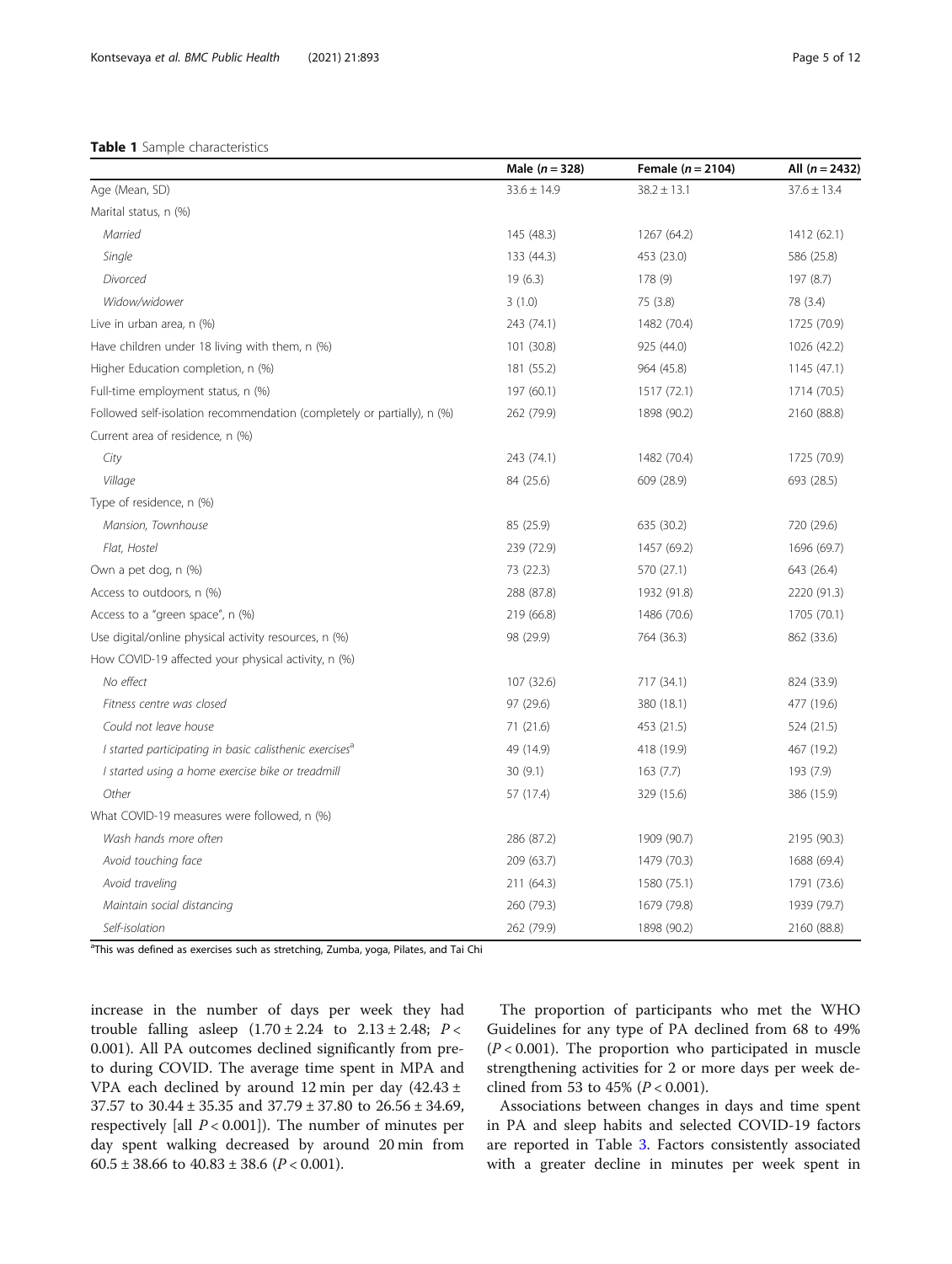<span id="page-5-0"></span>

|                                                                           | <b>Males</b>         |                      |         | <b>Females</b>           |                      |         | <b>Total</b>         |                      |         |
|---------------------------------------------------------------------------|----------------------|----------------------|---------|--------------------------|----------------------|---------|----------------------|----------------------|---------|
|                                                                           | Pre-<br>COVID        | During<br>COVID      |         | P-value Pre-COVID During | COVID                |         | P-value Pre-COVID    | During<br>COVID      | P-value |
| Number of days per week not getting enough<br>sleep (M, SD)               | $2.88 \pm$<br>2.39   | $2.66 \pm$<br>2.56   | < 0.001 | $3.26 \pm 2.45$          | $2.9 \pm 2.57$       | < 0.001 | $3.21 \pm 2.44$      | $2.86 \pm$<br>2.57   | < 0.001 |
| Number of days per week having trouble falling<br>asleep sleep (M, SD)    | $1.74 \pm$<br>2.32   | $2.14 \pm$<br>2.54   | < 0.001 | $1.7 \pm 2.23$           | $2.13 \pm$<br>2.47   | < 0.001 | $1.7 \pm 2.24$       | $2.13 \pm$<br>2.48   | < 0.001 |
| Number of days per week waking up earlier<br>than wanted (M, SD)          | $2.65 \pm$<br>2.64   | $2.45 \pm$<br>2.61   | < 0.001 | $2.62 \pm 2.62$          | $2.62 \pm 2.6$       | 0.905   | $2.6 \pm 2.62$       | $2.59 \pm 2.6$       | 0.505   |
| Days per week engaged in MPA                                              | $3.4 \pm$<br>2.39    | $2.47 +$<br>2.38     | < 0.001 | $2.92 \pm 2.44$          | $2.1 \pm 2.32$       | < 0.001 | $2.99 \pm 2.44$      | $2.15 \pm$<br>2.33   | < 0.001 |
| Average time per day spent in MPA, mins                                   | $52.5 \pm$<br>38.5   | $37.59 +$<br>37.59   | < 0.001 | $40.87 +$<br>37.18       | $29.32 \pm$<br>34.87 | < 0.001 | $42.43 \pm$<br>37.57 | $30.44 \pm$<br>35.35 | < 0.001 |
| Days per week engaged in VPA                                              | $2.6 \pm$<br>2.29    | $2.03 \pm$<br>2.25   | < 0.001 | $2.18 \pm 2.19$          | $1.74 \pm$<br>2.18   | < 0.001 | $2.24 \pm 2.21$      | $1.78 \pm$<br>2.19   | < 0.001 |
| Average time per day spent in VPA, mins                                   | $48.98 \pm$<br>40.81 | $32.88 \pm$<br>37.53 | < 0.001 | $36.05 \pm$<br>37.01     | $25.57 +$<br>34.13   | < 0.001 | $37.79 \pm$<br>37.80 | $26.56 \pm$<br>34.69 | < 0.001 |
| Days per week spending walking (M, SD)                                    | $5.22 \pm$<br>2.25   | $3.58 \pm$<br>2.67   | < 0.001 | $5.37 \pm 2.09$          | $3.78 \pm$<br>2.64   | < 0.001 | $5.35 \pm 2.12$      | $3.76 \pm$<br>2.64   | < 0.001 |
| Average time per day spent walking (M, SD),<br>mins                       | $63.48 \pm$<br>38.66 | $40.75 \pm$<br>38.05 | < 0.001 | $60.04 \pm$<br>38.65     | 40.84 $\pm$<br>38.7  | < 0.001 | $60.5 \pm$<br>38.66  | 40.83 $\pm$<br>38.6  | < 0.001 |
| Number of days per week doing resistance<br>training                      | $1.86 \pm$<br>2.09   | $1.52 \pm 2.1$       | < 0.001 | $1.12 \pm 1.79$          | $0.96 \pm$<br>1.82   | < 0.001 | $1.22 \pm 1.85$      | $1.04 \pm$<br>1.87   | < 0.001 |
| Number of days per week spent doing exercises<br>such as gymnastics, yoga | $1.27 \pm$<br>2.12   | $1.1 \pm 1.98$       | < 0.001 | $1.55 \pm 2.11$          | $1.45 \pm$<br>2.17   | 0,002   | $1.51 \pm 2.11$      | $1.41 \pm$<br>2.15   | 0.001   |
| Meeting PA Guidelines, %                                                  |                      |                      |         |                          |                      |         |                      |                      |         |
| $\geq$ 150mins/week MPA or                                                | 45.7%                | 31.1%                | < 0.001 | 35.0%                    | 20.8%                | < 0.001 | 36.4%                | 22.2%                | < 0.001 |
| ≥75mins/week VPA or                                                       | 56.7%                | 39.9%                | < 0.001 | 45.5%                    | 29.7%                | < 0.001 | 47.0%                | 31.0%                | < 0.001 |
| Combination of MVPA                                                       | 78.0%                | 57.9%                | < 0.001 | 66.0%                    | 47.3%                | < 0.001 | 67.6%                | 48.8%                | < 0.001 |
| Muscle strength. Activities $\geq$ 2 days/week                            | 57.9%                | 47.3%                | < 0.001 | 52.2%                    | 44.2%                | < 0.001 | 53.0%                | 44.6%                | < 0.001 |

PA Physical activity, MPA Moderate-intensity physical activity, VPA Vigorous- intensity physical activity, MVPA Moderate- and vigorous intensity physical activity

VPA, in MPA and in walking included an increase in number of days with sleep problems ( $β = -28$ , 95%CI – 41 to − 15; β = − 42, 95%CI − 59 to − 29; and β = − 83, 95%CI  $-104$  to  $-62$ , respectively), closure of fitness centre/gym ( $\beta$  = − 99, 95%CI − 116 to −84;  $\beta$  = − 77, 95%CI − 96 to − 59; and β = − 41, 95%CI − 66 to − 15, respectively) and not being able to leave the house for PA ( $\beta$  = – 93, 95%CI – 109 to – 78;  $\beta$  = – 123, 95%CI – 141 to  $-105$ , and  $\beta = -217$ , 95%CI  $-243$  to  $-192$ , respectively). Factors associated with a smaller decline in minutes per week in VPA and MPA included using digital or online resources ( $β = 19$ , 95%CI 5 to 33 and  $β = 23$ , 95%CI 7 to 38, respectively) and having access to a home gym (β = 38, 95%CI 15 to 62 and (β = 33, 95%CI 7 to 60, respectively). Factors associated with a greater decline in days per week participating in muscle strengthening activities included closure of fitness centre/gym (β =  $-$  99, 95%CI − 116 to − 84) and not being able to leave the house for PA (β = −93, 95%CI − 109 to −78). Factors associated with a smaller decline in days per week participating in muscle strengthening activities included using

digital or online resources ( $β = 0.4$ , 95%CI 0.2 to 0.6), being able to participate in simple calisthenics at home ( $\beta$  = 1, 95%CI 0.8 to 1.3), and having access to a home gym ( $\beta$  = 0.9, 95%CI 0.5 to 1.2). Following self-isolation recommendations ( $\beta$  = − 0.6, 95%CI − 0.8 to − 0.3) and having access to a home gym ( $\beta$  = −0.1, 95%CI −0.4 to 0.2) were associated with a greater reduction in the number of days per week participants reported not getting enough sleep. In contrast, having children under 18 years of age in the residence ( $β = 0.4$ , 95%CI 0.2 to 0.6) and not being able to leave the house for PA ( $\beta = 0.2$ , 95%CI 0.02 to 0.4) were associated with a smaller reduction in the number of days per week participants reported not getting enough sleep.

Associations between meeting WHO Global PA and muscle-strengthening recommendations and selected COVID-19 factors are reported in Table [4.](#page-7-0) Compared with those who did not use online PA resources, those who did were 1.4 (95%CI 1.3, 1.5) and 1.9 (95%CI 1.8, 2.1) times more likely to meet the recommendations for PA and for muscle-strengthening activities, respectively.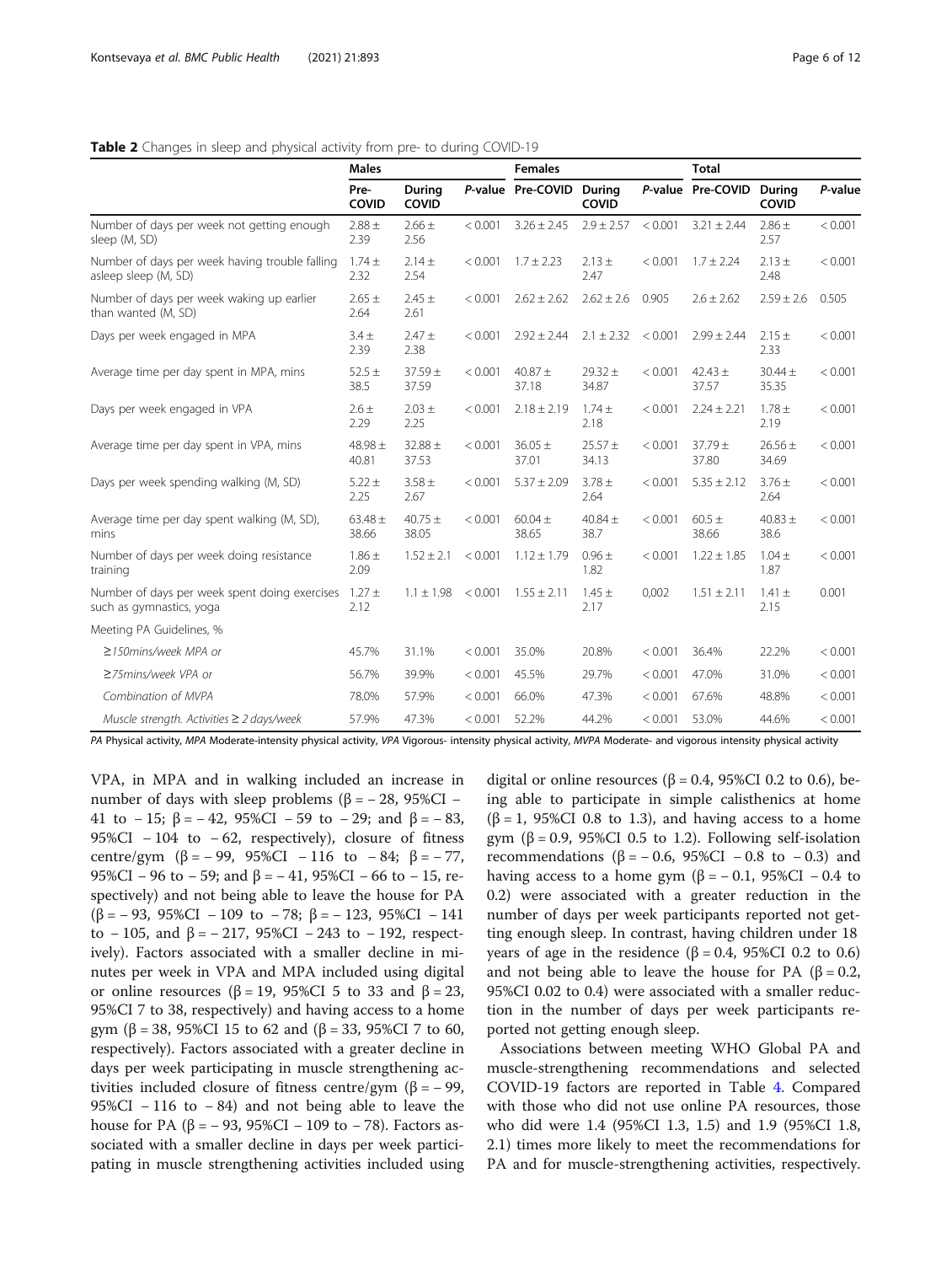#### <span id="page-6-0"></span>Table 3 Associations between changes in time spent in physical activity and sleep and selected COVID-19 factors

|                                                                               | Change (In the last 7 days minus Before COVID-19) |                               |                                   |                       |                          |                        |                                                        |                    |                                              |                              |
|-------------------------------------------------------------------------------|---------------------------------------------------|-------------------------------|-----------------------------------|-----------------------|--------------------------|------------------------|--------------------------------------------------------|--------------------|----------------------------------------------|------------------------------|
|                                                                               | Mins per week<br><b>VPA</b>                       |                               | Mins per week<br><b>MPA</b>       |                       | Mins per week<br>walking |                        | Days per week<br>muscle<br>strengthening<br>activities |                    | Days per week<br>not getting<br>enough sleep |                              |
|                                                                               | β                                                 | 95% CI                        | β                                 | 95% CI                | β                        | 95% CI                 | β                                                      | 95% CI             | β                                            | 95% CI                       |
| Had children U18 living with you                                              | $-0.64$                                           | $-1.28, 0$                    | $-0.74$                           | $-1.48, 0$            | $-0.2$                   | $-1.22, 0.82$          | $-0.01$                                                | $-0.02$<br>0.01    | 0.414                                        | 0.25,<br>0.58                |
| Followed self-isolation recommendation                                        | 4.02                                              | $-15.96$<br>23.99             | $\overline{\phantom{0}}$<br>13.94 | $-36.99.$<br>9.11     | $-84.01$                 | $-115.73,$<br>$-52.29$ | 0.09                                                   | $-0.22$<br>0.4     | $\equiv$<br>0.555                            | $-0.82, -$<br>0.29           |
| Owned a pet dog                                                               | $-0.36$                                           | $-1.56$<br>0.85               | $-0.83$                           | $-2.22$<br>0.56       | $-0.9$                   | $-2.81, 1.02$          | $-0.01$                                                | $-0.03$<br>0.01    | $-0.002 - 0.21$ ,                            | 0.20                         |
| Had access to the outside                                                     | 0.99                                              | $-0.01$ ,<br>2.00             | 0.64                              | $-0.53, 1.8$          | 0.59                     | $-1.01, 2.19$          | $-0.001$                                               | $-0.02$<br>0.01    | $\overline{\phantom{0}}$<br>0.151            | $-0.44.$<br>0.14             |
| Had access to a "green space"                                                 | $-0.38$                                           | $-1.10,$<br>0.34              | $-0.33$                           | $-1.17$ ,<br>0.5      | $-0.6$                   | $-1.74, 0.54$ 0.004    |                                                        | $-0.01$ ,<br>0.015 | $\overline{\phantom{0}}$<br>0.098            | $-0.29$<br>0.09              |
| Had increase in number of days per week with<br>sleep problems                | $-28.10$                                          | $-41.09 -$<br>15.11           | $-44.32$                          | $-59.31$<br>29.34     | $-82.90$                 | $-103.53,$<br>$-62.27$ | $-0.03$                                                | $-0.23$<br>0.17    | 1.302                                        | 1.13,1.47                    |
| Used digital or online PA resources                                           | 18.85                                             | 5.16,<br>32.55                | 22.62                             | 6.81.<br>38.42        | 8.28                     | $-13.48$<br>30.03      | 0.42                                                   | 0.21,<br>0.63      | $-0.44$                                      | $-0.62, -$<br>0.26           |
| Followed at least two relevant preventive<br>measures from Ministry of Health | 12.79                                             | $-17.99$<br>43.57             | 6.80                              | $-28.72$<br>42.32     | $-28.21$                 | $-77.10$<br>20.67      | 0.29                                                   | $-0.19$<br>0.76    | $-0.091$                                     | $-0.49,$<br>0.31             |
| Fitness centre/gym closed                                                     |                                                   | $-99.56 -115.61$<br>$-83.51$  | $\equiv$<br>77.03                 | $-95.55$<br>$-58.50$  | $-40.74$                 | $-66.23, -$<br>15.24   | $-1.36$                                                | $-1.61 -$<br>1.11  | 0.044                                        | $-0.16$<br>0.25              |
| Couldn't leave the house for PA                                               |                                                   | $-93.41 - 109.21$<br>$-77.62$ | $\bar{ }$<br>122.75               | $-140.98 -$<br>104.53 | $-217.48$                | $-242.56$<br>$-192.39$ | $-1.25$                                                | $-1.49$<br>$-1.01$ | 0.231                                        | 0.02, 0.44                   |
| Able to participate in calisthenic activities at<br>home                      | 19.42                                             | 2.80,<br>36.05                | 1.30                              | $-17.89$<br>20.48     | $-21.92$                 | $-48.33$<br>4.48       | 1.07                                                   | 0.82,<br>1.33      |                                              | $-0.473 - 0.69$ , -<br>0.256 |
| Had a home gym                                                                | 38.46                                             | 15.33,<br>61.59               | 33.24                             | 6.54,<br>59.93        | $-20.68$                 | $-57.42$<br>16.05      | 0.88                                                   | 0.53,<br>1.24      | $-0.134 -0.43$                               | 0.17                         |
| Live in a Metropolis/city                                                     |                                                   | $-16.46 -43.23$<br>10.30      | $-8.36$                           | $-39.25$<br>22.52     | $-5.12$                  | $-47.63$<br>37.38      | $-0.13$                                                | $-0.54$<br>0.28    | $\bar{ }$<br>0.081                           | $-0.43,$<br>0.27             |
| Live in a flat/apartment                                                      |                                                   | $-11.70 -27.92$<br>4.51       | $-25.95$                          | $-44.67$ ,<br>$-7.24$ | $-38.44$                 | $-64.19, -$<br>12.68   | 0,01                                                   | $-0.24$<br>0.26    | $\bar{ }$<br>0.123                           | $-0.34, 0.1$                 |
| Live in urban area (population)                                               | 15.18                                             | $-12.38$<br>42.74             | 3.33                              | $-28.49$<br>35.13     | $-12.29$                 | $-56.06$<br>31.48      | 0.07                                                   | $-0.36$<br>0.49    | $-0.337 - 0.70$                              | 0.02                         |

All analyses adjusted for sex and age

PA Physical activity, MPA Moderate-intensity physical activity, VPA Vigorous-intensity physical activity

Compared with those who did not have access to a green space, those who did were more likely to meet the PA ( $OR = 1.2$ , 95%CI 1.1, 1.2) and muscle strengthening  $(OR = 1.1, 95\% CI 1.1, 1.2)$  recommendations. Those who owned a pet dog  $(OR = 1.2, 95\% CI \t1.1, 1.3)$  and those who followed the self-isolation rules  $(OR = 1.3, 95\%CI$ 1.2, 1.4) were more likely to meet the PA and muscle strengthening recommendations, respectively, than those who did not. Conversely, compared with their urban counterparts, rural adults were less likely to meet the PA recommendation (OR = 0.9, 95%CI 0.8, 0.9).

# **Discussion**

We found that as a result of COVID-19 restrictions in Russia, there were perceptions among adults that their participation in PA and their sleep duration had significantly declined compared with pre-COVID levels. Not being allowed to leave the house for PA and the closure of fitness centres were policies associated with greater declines in PA and sleep. Conversely, those individuals who could access a green space or who participated in activities at home – using online resources or with the necessary equipment – showed much smaller declines in PA and sleep. In addition, we found that those who lived in apartments and in rural areas were more likely to be adversely affected in terms of their participation in PA.

In our study the number of days per week that participants got enough sleep decreased while the number of days per week that participants had trouble falling asleep increased. These results are consistent with studies in China [[27](#page-10-0)], and Italy [\[28](#page-10-0), [29](#page-10-0)] showing the negative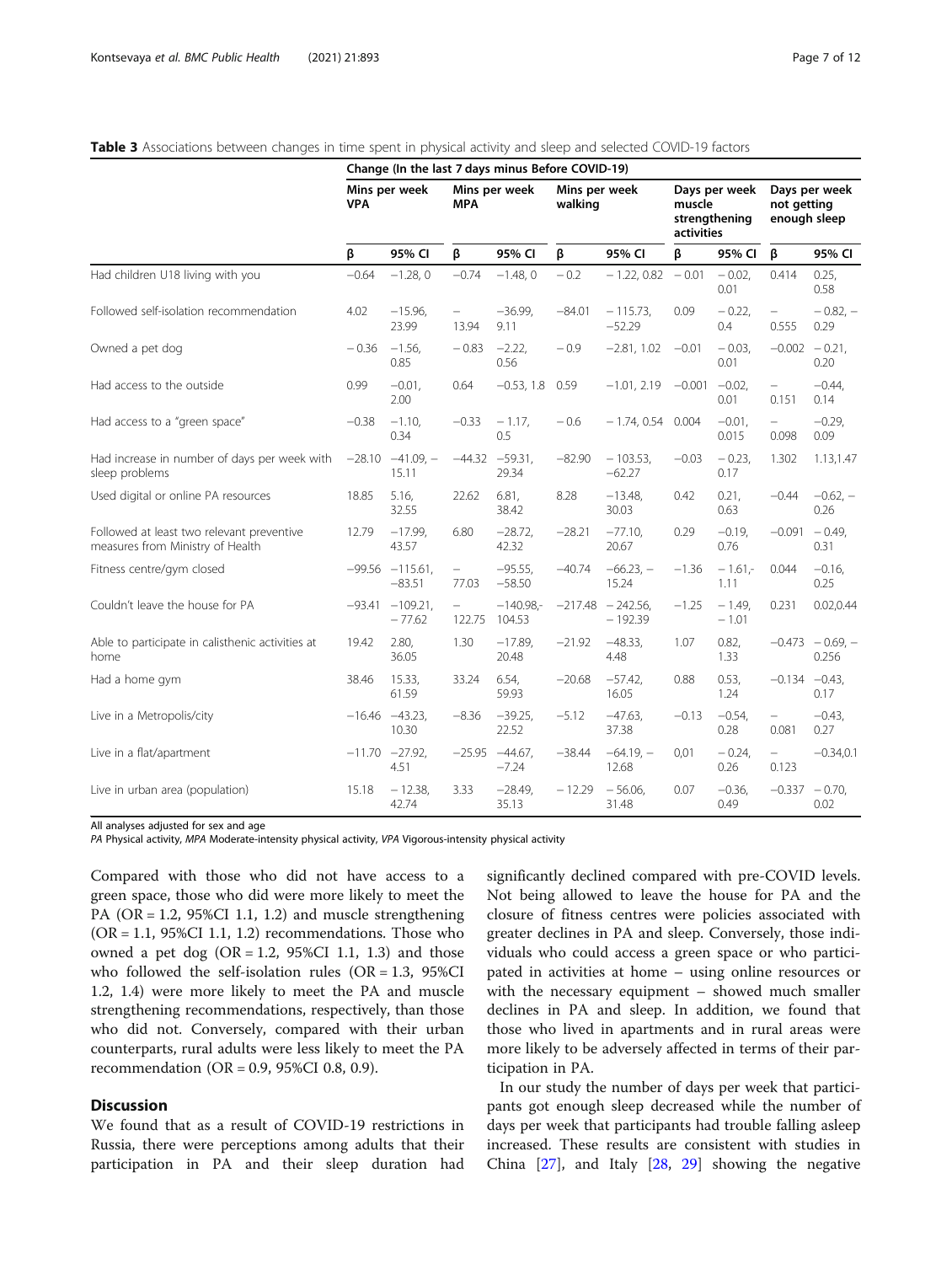<span id="page-7-0"></span>

|                                      | 75mins/week VPA)                    | Meeting PA Recommendation (150mins/week MPA or                              | Meeting muscle-strengthening activities recommendation<br>(≥2 days/week) |                     |  |  |  |  |  |
|--------------------------------------|-------------------------------------|-----------------------------------------------------------------------------|--------------------------------------------------------------------------|---------------------|--|--|--|--|--|
|                                      | %                                   | OR (95%CI)                                                                  | $\%$                                                                     | OR (95%CI)          |  |  |  |  |  |
| Follow self-isolation recommendation |                                     |                                                                             |                                                                          |                     |  |  |  |  |  |
| No (ref)                             | 88.0%                               | $0.95(0.85 - 1.05)$                                                         | 92.2%                                                                    | $1.28(1.17-1.4)$    |  |  |  |  |  |
| Yes                                  |                                     |                                                                             |                                                                          |                     |  |  |  |  |  |
| Own a pet dog                        |                                     |                                                                             |                                                                          |                     |  |  |  |  |  |
| No (ref)                             | 32.5%                               | $1.23(1.13 - 1.33)$                                                         | 27.3%                                                                    | $1.04(0.95 - 1.12)$ |  |  |  |  |  |
| Yes                                  |                                     |                                                                             |                                                                          |                     |  |  |  |  |  |
| Had access to outside                |                                     |                                                                             |                                                                          |                     |  |  |  |  |  |
| No (ref)                             | 92.8%                               | $1.12(1.01 - 1.24)$                                                         | 91.2%                                                                    | $0.99(0.87 - 1.12)$ |  |  |  |  |  |
| Yes                                  |                                     |                                                                             |                                                                          |                     |  |  |  |  |  |
|                                      | Had access to a green space         |                                                                             |                                                                          |                     |  |  |  |  |  |
| No (ref)                             | 75.4%                               | $1.17(1.09 - 1.24)$                                                         | 73.7%                                                                    | $1.14(1.06 - 1.23)$ |  |  |  |  |  |
| Yes                                  |                                     |                                                                             |                                                                          |                     |  |  |  |  |  |
|                                      |                                     | Had increase in number of days per week with sleep problems                 |                                                                          |                     |  |  |  |  |  |
| No (ref)                             | 66.1%                               | $0.88(0.83 - 0.94)$                                                         | 62.9%                                                                    | $0.95(0.88 - 1.02)$ |  |  |  |  |  |
| Yes                                  |                                     |                                                                             |                                                                          |                     |  |  |  |  |  |
|                                      | Used digital or online PA resources |                                                                             |                                                                          |                     |  |  |  |  |  |
| No (ref)                             | 47.0%                               | $1.40(1.3 - 1.51)$                                                          | 52.0%                                                                    | $1.93(1.75 - 2.13)$ |  |  |  |  |  |
| Yes                                  |                                     |                                                                             |                                                                          |                     |  |  |  |  |  |
|                                      |                                     | Following at least two relevant preventive measures from Ministry of Health |                                                                          |                     |  |  |  |  |  |
| No (ref)                             | 4.2%                                | $1.00(0.86 - 1.17)$                                                         | 4.6%                                                                     | $1.08(0.89 - 1.30)$ |  |  |  |  |  |
| Yes                                  |                                     |                                                                             |                                                                          |                     |  |  |  |  |  |
| Geographic location                  |                                     |                                                                             |                                                                          |                     |  |  |  |  |  |
| Urban (ref) 25.7%                    |                                     | $0.89(0.82 - 0.96)$                                                         | 23.6%                                                                    | $0.95(0.87 - 1.04)$ |  |  |  |  |  |
| Rural                                |                                     |                                                                             |                                                                          |                     |  |  |  |  |  |
| Live in a flat/hostel                |                                     |                                                                             |                                                                          |                     |  |  |  |  |  |
| No (ref)                             | 61.1%                               | $0.8(0.74 - 0.87)$                                                          | 65.5%                                                                    | $0.91(0.84 - 0.98)$ |  |  |  |  |  |
| Yes                                  |                                     |                                                                             |                                                                          |                     |  |  |  |  |  |

All analyses adjusted for sex and age

PA Physical activity, MPA Moderate-intensity physical activity, VPA Vigorous- intensity physical activity

impact of COVID-19 home confinement on sleep, but in contrast with Spanish survey where overall duration of sleep increased without worsening its quality [\[17](#page-10-0)]. In Russia, COVID-19 upended daily routines in a number of ways: more people were working from home, meals times were altered, SB – especially screen time – increased. These factors, in addition to the social distancing requirements, likely resulted in a disruption to circadian rhythms [[30](#page-10-0)]. Home confinement is associated with reduced levels of PA which, in addition to the social isolation, may increase stress levels and disrupt nighttime sleep. Physiological factors such as reduced sunlight exposure and weaker light–dark cycles as a result of less time spent outdoors may also have affected sleep and circadian rhythms [[31](#page-10-0)].

We found that the restrictions during COVID may have been associated with a reduction in number of days per week and number of hours per day spent in PA and a reduction in all types of activities. It is important to note that the number of days participating in resistance or strength training also decreased significantly as did the proportion who met the 2020 WHO recommendation to do muscle-strengthening activities on at last 2 days per week. During home confinement, such activities can be performed using digital or online resources, which we found was positively associated with a higher number of days per week of muscle strengthening activities. Despite an increased offering of digital or online resources that could be accessed at home, participants perceived that they were not able to maintain their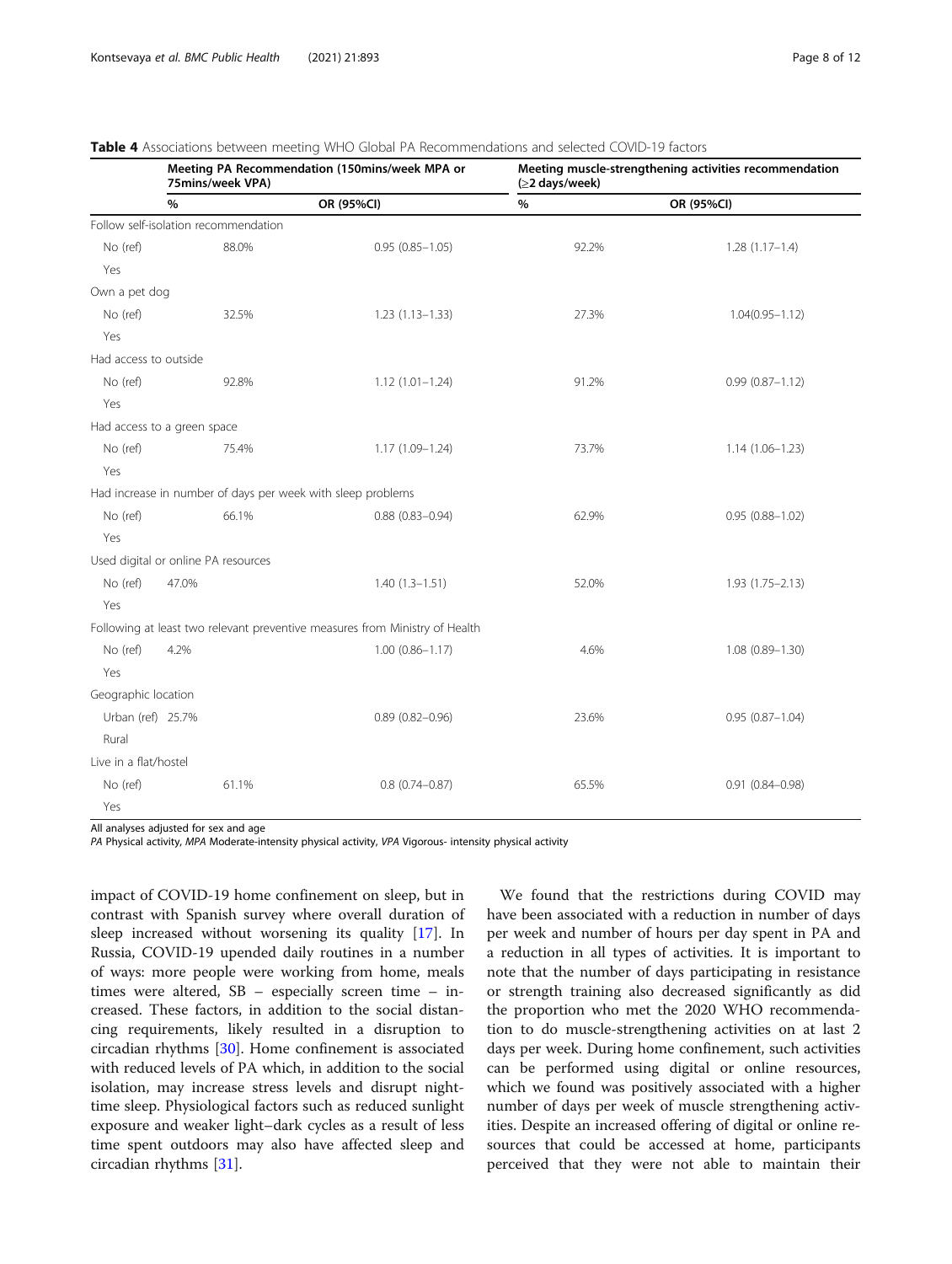normal pre-COVID PA levels. Those who did take up the offering and use such resources were more likely to meet PA recommendations. More support needs to be provided to those who were not able to access these resources, which may have been exacerbated by the higher increased levels of stress and uncertainty.

Providing opportunities for PA is important in building strong immune systems and reducing the susceptibility to infection. A recent study using Mendelian randomization demonstrated that higher levels of PA was associated with a lower probability of being admitted as an outpatient for COVID-19 [\[32](#page-10-0)]. Conversely, a decline in PA in patients with a chronic noncommunicable disease increase both the risk of COVID-19 as well as the risk of cardiovascular and other adverse events [[33](#page-10-0)].

However, the extent to which changes in PA participation may be associated with the COVID-19 pandemic is dependent upon the confinement policies of individual governments. For example, in China different policies at regional levels was associated with differences in PA participation [\[34](#page-10-0)].

We found that a perceived increase in sleep problems was associated with a perceived greater decline in PA and less likelihood to meet the PA guidelines. This reinforces how PA and sleep are interrelated, which is consistent with evidence from systematic reviews demonstrating the association between sleep and exercise. Exercise promotes increased sleep efficiency and duration regardless of the mode and intensity of activity, especially in populations suffering from disease [[35\]](#page-10-0).

We identified several factors that were associated with healthier levels of PA and sleep habits during COVID-19. These suggest that the impact of the pandemic has not been uniform among Russian adults. People living in urban area were less likely to achieve the PA recommendations, which is consistent with findings from before the pandemic and demonstrates that those living in urban areas are more active that their rural counterparts [[21\]](#page-10-0). Living in a detached house, owning a dog, having a home gym were all favorably associated with healthy movement behaviours. In addition, having access to a green space was positively associated with PA. This information may be helpful to policymakers of population sub-groups who are at highest risk of being inactive during COVID in potentially informing what should be considered when planning a response to provide opportunities to be active while at the same time adhering to social distancing requirements. Participants living in a house versus an apartment may have easier access to front or back yards for outdoor play and PA [\[36](#page-10-0)]. Families who had a dog had higher PA and outdoor time. A recent systematic review also showed that dog-related interventions increased PA [[37\]](#page-11-0).

To the best of our knowledge, this is the first published study to report on PA and sleep among Russian adults during the COVID-19 pandemic. Another international online survey on PA had similar findings but did not include participants from the Russian Federation [[11\]](#page-10-0). Other studies from Australia [\[10\]](#page-10-0), Poland [\[38](#page-11-0)], Spain [\[12](#page-10-0)], Greece [\[13](#page-10-0)] reported similar reductions in PA and increases in SB during lockdown in adults. In United Kingdom survey 35% participants reported less than before exercising, but 49% more than before [[14](#page-10-0)].

There is a need to address the impact of COVID-19 on healthy levels of movement behaviours and subsequent NCD risk, including using modern technologies (on-line) as part of a suite of strategies [[39\]](#page-11-0). To prevent the unintended consequences of COVID-19 restrictions and 'stay home' advice on PA and sleep – and as a corollary mental and social health, a balance is needed between preventing the spread of infection and providing opportunities for people to participate in healthy levels of movement behaviours.

Our results can be used to further research and development in public health promotion in Russia during the COVID-19 pandemic. Health promotion campaigns aimed at informing the population about the risks of physical inactivity are recommended. Evidence also suggests that web  $-[39]$  $-[39]$  and app-based  $[40]$  $[40]$  interventions that people can access in their home might be especially beneficial if participants are motivated to adhere to the requirements. Some technology and social media have used gamification to overcome challenges in adherence, fitness influencers on Instagram can be one of the drivers of increasing PA [[41\]](#page-11-0). Further enhancements such as providing opportunities for social interaction should also be considered.

### Limitations

While there are a number of strengths of the present study, such as the large sample size, and the timing of data collection relative to lockdown restrictions in Russia, there are a number of limitations. First, our study was cross-sectional meaning participants perceived the changes in their PA and sleep from before to during COVID-19. As such, participants may have been more likely to overstate the changes in PA and sleep in the absence of any true baseline data. Second, all data were self-reported and subject to recall bias such as overestimation of time spent in PA and in sleep. Although the sleep questions were modified from questions found in other questionnaires [\[42](#page-11-0)–[44\]](#page-11-0), these items were not able to be validated in a Russian population before the survey was administered during the initial stage of COVID-19. They also only ask about one aspect of sleep quality and insomnia, namely difficulty in falling asleep and in getting enough sleep. Other aspects related to insomnia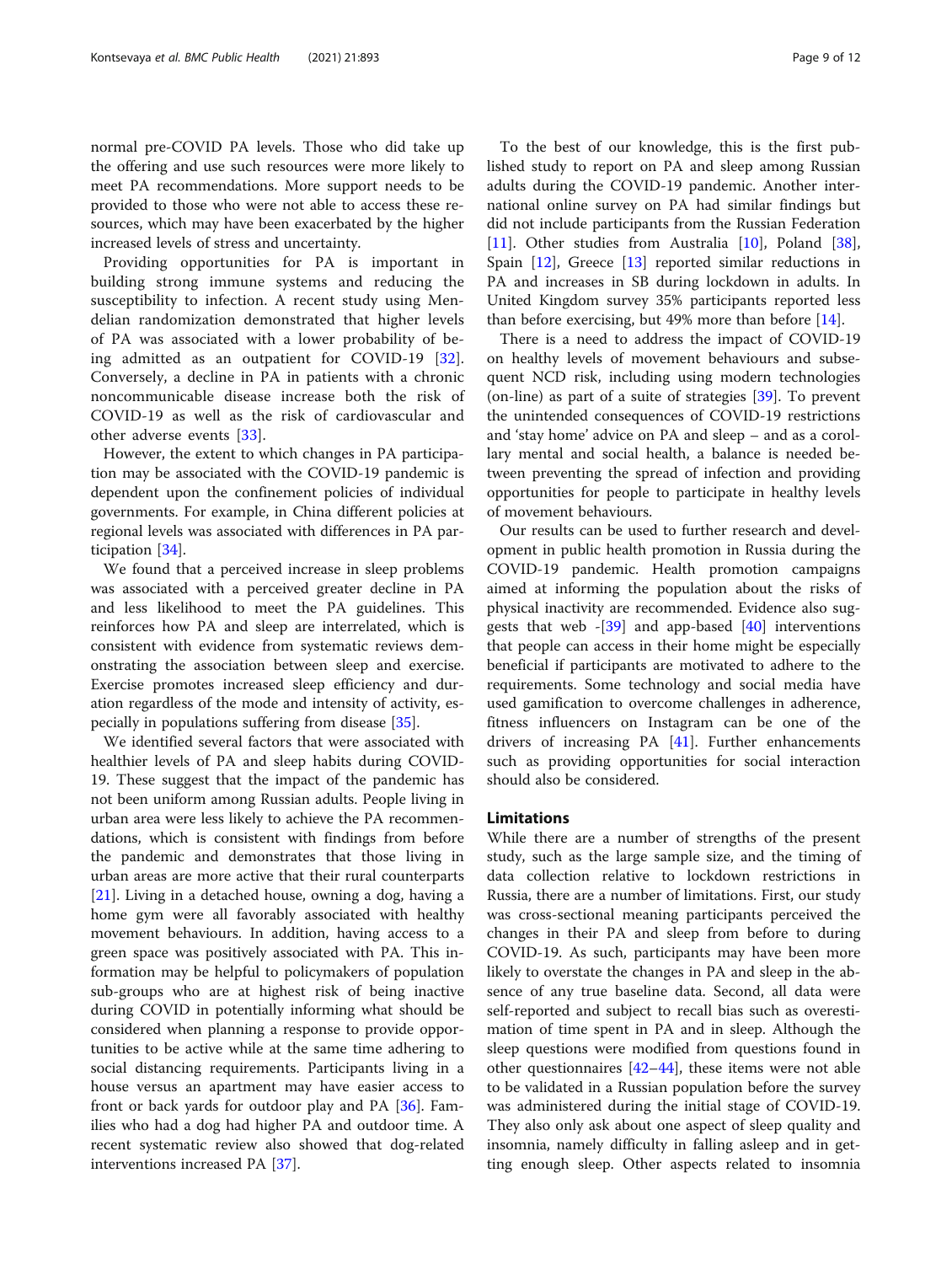<span id="page-9-0"></span>and sleep quality would provide a more detailed description of the impact of COVID-19 on these important aspects of sleep. Third, our sample included an underrepresentation of males, which although unfortunate is consistent with other COVID-19 survey research among adults [\[10](#page-10-0), [13](#page-10-0), [14](#page-10-0), [38](#page-11-0)]. As such, these data may not be reflective of males living in Russia. In our opinion this survey can be generalized to some groups in the Russian population, predominantly women of young and middle age from five regions who actively use Internet (Tver, Tatarstan, Irkutsk, Sakhalin, and Bashkortostan). This group could be a target for any or web- or app-based interventions to promote healthy levels of PA and sleep considering that it will likely impact not only on them but potentially to members of their families, children and male partners. Fourth, we adjusted for sex and age but not for other covariates such as socioeconomic status in the analyses. Finally, during the COVID-19 outbreak, the main instruments used to investigate perceived changes in PA and sleep habits were on-line surveys [[11](#page-10-0), [45](#page-11-0)]. This method has limitations but was the preferred method available during this period, being easier to collect data compared with a telephone survey. Online research is therefore a recommended approach if the aim is to reach a large group of participants in a short period of time, ensuring their safety under pandemic conditions [\[46](#page-11-0)].

#### Conclusion

Results of on-line cross-sectional surveys can be important to guide the development of interventions aimed to improve negative lifestyle behaviours associated with COVID-19 confinement. Health promotion strategies directed at promoting positive health-related behaviors should be introduced to counter the negative impact of the pandemic. Ongoing evaluation of the impact of different levels of restrictions – which will be present in some jurisdictions for an extended period of time – on health behaviors is necessary to inform these targeted health promotion strategies. Healthy levels of PA and sleep also affect the immune system through promoting healthy circadian rhythms and as such might serve as a protective strategy against infectious diseases.

This study has implications for policymakers in Russia. It demonstrates the need for efforts to stimulate wider use of on-line resources for PA, and to consider the possibility of re-opening gyms and fitness centres, with all possible safety contingencies, during the period of restrictions. Local councils should consider the importance of providing access to green spaces as part of their COVID-19 policies, especially if accompanied by infection control measures such as social distancing and wearing face masks. Special considerations should also be made for high risk groups such as older adults and people living with chronic diseases.

Future studies should also evaluate the longer-term associations between the COVID-19 virus outbreak and recovery on PA, sedentary and sleep behaviours. To develop targeted health promotion strategies in Russia, it would be useful to identify province-specific or geographic differences influencing health behaviours.

#### Abbreviations

COVID-19: Coronavirus Disease 2019; WHO: World Health Organization; PA: Physical activity; MPA: Moderate physical activity; VPA: Vigorous-intensity physical activity; SB: Sedentary behaviour

#### Supplementary Information

The online version contains supplementary material available at [https://doi.](https://doi.org/10.1186/s12889-021-10946-y) [org/10.1186/s12889-021-10946-y](https://doi.org/10.1186/s12889-021-10946-y).

Additional file 1. Questionnaire.

#### Acknowledgements

We would like to acknowledge Ekaterina Ivanova, Loubov Drozdova, Marina Popovich for their input in the survey development as well as chief specialists in preventive medicine of the regional Ministries of health for help with survey promotion in the regions of the Russian Federation, especially Alla Solovjeva (Tver), Elena Slolyarova (Sakhalin), Ilnur Khalfiev (Tatarstan) and Alexander Seledtsov (Irkusts).

#### Authors' contributions

AK, DM, AM analyzed the data, conceived the manuscript. AK, DM, AM, AO, OD contributed to the interpretation of the data and the discussion of the results. AK and DM wrote the manuscript, and all the authors reviewed it. All authors read and approved the final manuscript.

#### Funding

No specific funding was received for writing this article.

#### Availability of data and materials

All data generated or analysed during this study are included in this published article [and its supplementary information files].

#### Declarations

#### Ethics approval and consent to participate

The study protocol was approved by the Ethics Committee of the National Medical Research Centre for Therapy and Prevention of the Ministry of health of Russian Federation (approval N 03–04/20, 24 April 2020). Written informed consent was obtained from participants via their online

participation.

All methods were carried out in accordance with relevant guidelines and regulations.

#### Consent for publication

Not applicable: this manuscript does not contain any personal data from participants.

#### Competing interests

The authors declare that they have no competing interests.

#### Author details

<sup>1</sup>Department of Public Health Promotion, National Medical Research Centre for Therapy and Preventive Medicine of the Ministry of Health of Russia, Bld. 10, Petroverigskiy Lane, Moscow 101990, Russia. <sup>2</sup>Early Start and Illawarra Health & Medical Research Institute, University of Wollongong, Wollongong, NSW, Australia.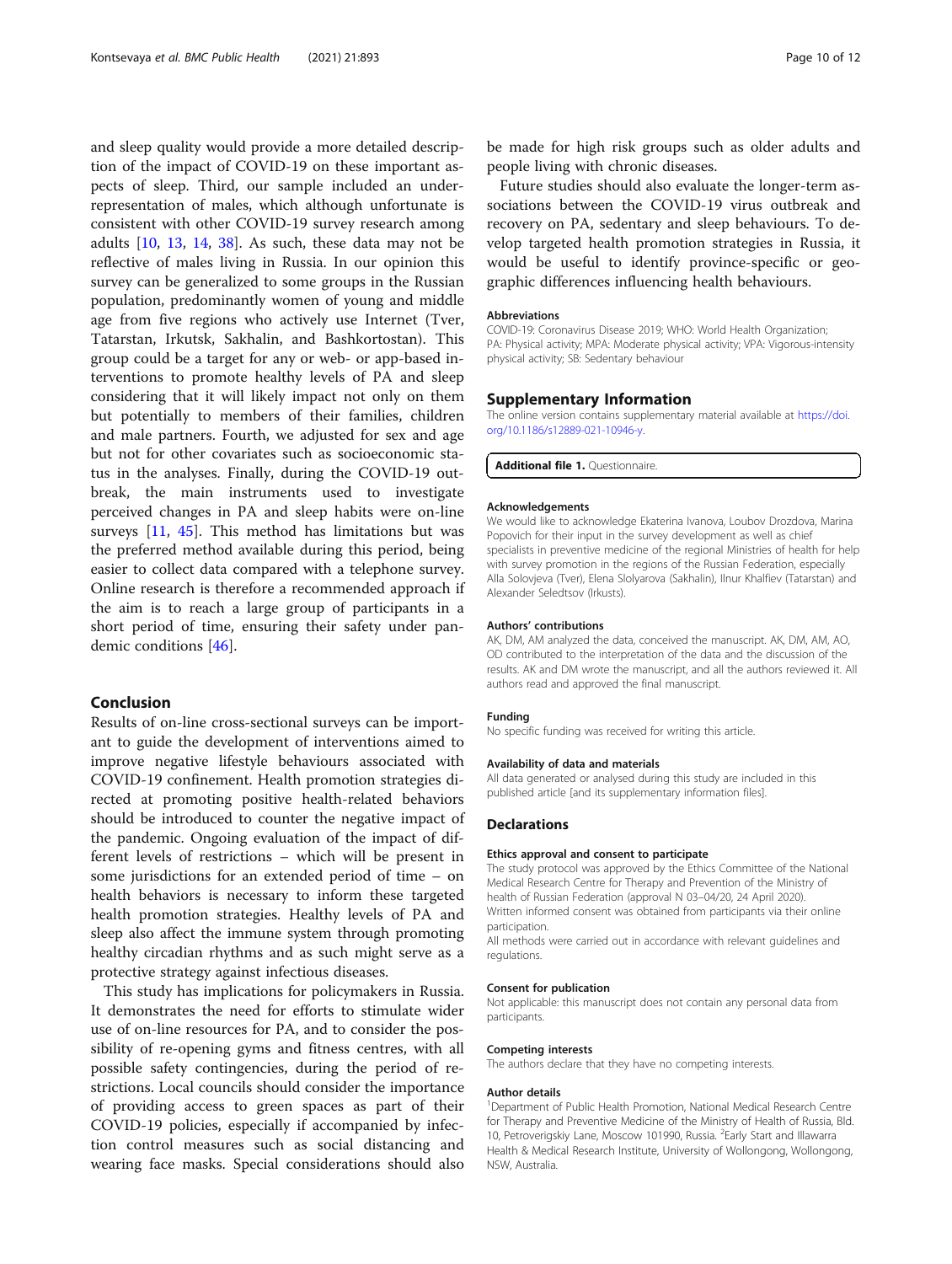#### <span id="page-10-0"></span>Received: 28 November 2020 Accepted: 22 April 2021 Published online: 11 May 2021

#### References

- 1. Sygit KM, Sygit M, Wojtyła-Buciora P, Lubiniec O, Stelmach W, Krakowiak J. Physical activity as an important element in organizing and managing the lifestyle of populations in urban and rural environments. Ann Agric Environ Med. 2019;26(1):8–12. <https://doi.org/10.26444/aaem/99177> PMID: 30922022.
- 2. Cohen JA, Greaney ML, Sabik NJ. Assessment of dietary patterns, physical activity and obesity from a national survey: rural-urban health disparities in older adults. PLoS One. 2018;13(12):e0208268. [https://doi.org/10.1371/journa](https://doi.org/10.1371/journal.pone.0208268) [l.pone.0208268](https://doi.org/10.1371/journal.pone.0208268) PMID: 30517166.
- 3. Kivimäki M, Singh-Manoux A, Pentti J, et al. Physical inactivity, cardiometabolic disease, and risk of dementia: an individual-participant meta-analysis. BMJ. 2019;365:l1495. <https://doi.org/10.1136/bmj.l1495> PMID: 30995986.
- 4. Bull FC, Al-Ansari SS, Biddle S, et al. World Health Organization 2020 guidelines on physical activity and sedentary behaviour. Br J Sports Med. 2020;54(24):1451–62. <https://doi.org/10.1136/bjsports-2020-102955> PMID: 33239350. Accessed 18 Jan 2021.
- 5. Wahid A, Manek N, Nichols M, et al. Quantifying the association between physical activity and cardiovascular disease and diabetes: a systematic review and meta-analysis. J Am Heart Assoc. 2016;5:e002495. [https://doi.](https://doi.org/10.1161/JAHA.115.002495) [org/10.1161/JAHA.115.002495](https://doi.org/10.1161/JAHA.115.002495) PMID: 27628572.
- 6. Guthold R, Stevens GA, Riley LM, Bull FC. Worldwide trends in insufficient physical activity from 2001 to 2016: a pooled analysis of 358 populationbased surveys with 1.9 million participants. Lancet Glob Health. 2018;6(10): e1077–86. [https://doi.org/10.1016/S2214-109X\(18\)30357-7.](https://doi.org/10.1016/S2214-109X(18)30357-7)
- 7. World Health Organization. Coronavirus disease 2019 (COVID-19): situation report, 51. 2020. Available online: [https://www.who.int/docs/default-source/](https://www.who.int/docs/default-source/coronaviruse/situation-reports/20200311-sitrep-51-covid-19.pdf?sfvrsn=1ba62e57_10) [coronaviruse/situation-reports/20200311-sitrep-51-covid-19.pdf?sfvrsn=1ba62](https://www.who.int/docs/default-source/coronaviruse/situation-reports/20200311-sitrep-51-covid-19.pdf?sfvrsn=1ba62e57_10) [e57\\_10](https://www.who.int/docs/default-source/coronaviruse/situation-reports/20200311-sitrep-51-covid-19.pdf?sfvrsn=1ba62e57_10). Accessed 22 Dec 2020.
- Ross R, Chaput JP, Giangregorio LM, et al. Canadian 24-hour movement guidelines for adults aged 18–64 years and adults aged 65 years or older: an integration of physical activity, sedentary behaviour, and sleep. Appl Physiol Nutr Metab. 2020;45(10 (Suppl. 2)):S57–S102. [https://doi.org/10.113](https://doi.org/10.1139/apnm-2020-0467) [9/apnm-2020-0467](https://doi.org/10.1139/apnm-2020-0467) PMID: 33054332.
- Stockwell S, Trott M, Tully M, et al. Changes in physical activity and sedentary behaviours from before to during the COVID-19 pandemic lockdown: a systematic review. BMJ Open Sport Exerc Med. 2021;7:e000960. <https://doi.org/10.1136/bmjsem-2020-000960>.
- 10. Stanton R, To QG, Khalesi S, Williams SL, Alley SJ, Thwaite TL, et al. Depression, anxiety and stress during COVID-19: associations with changes in physical activity, sleep, tobacco and alcohol use in Australian adults. Int J Environ Res Public Health. 2020;17(11):4065. [https://doi.org/10.3390/ijerph1](https://doi.org/10.3390/ijerph17114065) [7114065](https://doi.org/10.3390/ijerph17114065) PMID: 32517294.
- 11. Ammar A, Brach M, Trabelsi K, et al. Effects of COVID-19 home confinement on eating behaviour and physical activity: results of the ECLB-COVID19 international online survey. Nutrients. 2020;12(6):1583. [https://doi.org/10.33](https://doi.org/10.3390/nu12061583) [90/nu12061583](https://doi.org/10.3390/nu12061583) PMID: 32481594.
- 12. López-Bueno R, Calatayud J, Andersen LL, et al. Immediate impact of the COVID-19 confinement on physical activity levels in Spanish adults. Sustainability. 2020;12(14):5708. <https://doi.org/10.3390/su12145708>.
- 13. Bourdas DI, Zacharakis ED. Impact of COVID-19 lockdown on physical activity in a sample of Greek adults. Sports (Basel). 2020;8(10):139. [https://](https://doi.org/10.3390/sports8100139) [doi.org/10.3390/sports8100139](https://doi.org/10.3390/sports8100139) PMID: 33096721.
- 14. Robinson E, Gillespie S, Jones A. Weight-related lifestyle behaviours and the COVID-19 crisis: an online survey study of UK adults during social lockdown. Obes Sci Pract. 2020;6(6):735–40. <https://doi.org/10.1002/osp4.442> PMID: 33354349.
- 15. Robinson E, Boyland E, Chisholm A, Harrold J, Maloney NG, Marty L, et al. Obesity, eating behavior and physical activity during COVID-19 lockdown: A study of UK adults. Appetite. 2021;156:104853. [https://doi.org/10.1016/j.a](https://doi.org/10.1016/j.appet.2020.104853) [ppet.2020.104853](https://doi.org/10.1016/j.appet.2020.104853) PMID: 33038479.
- 16. Tison GH, Avram R, Kuhar P, Abreau S, Marcus GM, Pletcher MJ, et al. Worldwide effect of COVID-19 on physical activity: a descriptive study. Ann Intern Med. 2020;173(9):767–70. <https://doi.org/10.7326/M20-2665> PMID: 32598162.
- 17. López-Bueno R, Calatayud J, Casaña J, Casajús JA, Smith L, Tully MA, et al. COVID-19 confinement and health risk behaviors in Spain. Front Psychol. 2020;11:1426. <https://doi.org/10.3389/fpsyg.2020.01426> PMID: 32581985.
- 18. Al-Ajlouni YA, Park SH, Alawa J, et al. Anxiety and depressive symptoms are associated with poor sleep health during a period of COVID-19 induced nationwide lockdown: a cross-sectional analysis of adults in Jordan. BMJ Open. 2020;10:e041995. [https://doi.org/10.1136/bmjopen-2](https://doi.org/10.1136/bmjopen-2020-041995) [020-041995](https://doi.org/10.1136/bmjopen-2020-041995).
- 19. Gupta R, Grover S, Basu A, et al. Changes in sleep pattern and sleep quality during COVID-19 lockdown. Indian J Psychiatry. 2020;62(4):370–8. [https://doi.org/10.4103/psychiatry.IndianJPsychiatry\\_523\\_20](https://doi.org/10.4103/psychiatry.IndianJPsychiatry_523_20) PMID: 33165382.
- 20. Karadag E. Increase in COVID-19 cases and case-fatality and case-recovery rates in Europe: a cross-temporal meta-analysis [published online ahead of print, 2020 May 21]. J Med Virol. 2020. <https://doi.org/10.1002/jmv.26035>.
- 21. Balanova YA, Kontsevaya AV, Shalnova SA, et al. The prevalence of behavioral risk factors for cardiovascular diseases in the Russian population according to the results of the ESSE-RF study. Russ J Prev Med Public Health. 2014;5:42–51.
- 22. Marques A, Sarmento H, Martins J, Saboga Nunes L. Prevalence of physical activity in European adults - compliance with the World Health Organization's physical activity guidelines. Prev Med. 2015;81:333–8. [https://](https://doi.org/10.1016/j.ypmed.2015.09.018) [doi.org/10.1016/j.ypmed.2015.09.018](https://doi.org/10.1016/j.ypmed.2015.09.018) PMID: 26449407.
- 23. Kontsevaya A, Shalnova S, Deev A, Breda J, Jewell J, Rakovac I, et al. Overweight and obesity in the Russian population: prevalence in adults and association with socioeconomic parameters and cardiovascular risk factors. Obes Facts. 2019;12(1):103–14. <https://doi.org/10.1159/000493885> PMID: 30844809.
- 24. Golenkov AV, Poluektov MG. Osobennosti predstavlenii o pravilakh gigieny sna v rossiiskoi populyatsii [Awareness on sleep hygiene rules in Russian population]. Zh Nevrol Psikhiatr Im S S Korsakova. 2016;116(8):57–61. [https://](https://doi.org/10.17116/jnevro20161168157-61) [doi.org/10.17116/jnevro20161168157-61](https://doi.org/10.17116/jnevro20161168157-61) Russian. PMID: 27635614.
- 25. Sahlqvist S, Song Y, Bull F, Adams E, Preston J, Ogilvie D, et al. Effect of questionnaire length, personalisation and reminder type on response rate to a complex postal survey: randomised controlled trial. BMC Med Res Methodol. 2011;11:62. <https://doi.org/10.1186/1471-2288-11-62> PMID: 21548947.
- 26. Rolstad S, Adler J, Rydén A. Response burden and questionnaire length: is shorter better? A review and meta-analysis. Value Health. 2011;14(8):1101–8. <https://doi.org/10.1016/j.jval.2011.06.003> PMID: 22152180.
- 27. Lin LY, Wang J, Ou-Yang XY, Miao Q, Chen R, Liang FX, et al. The immediate impact of the 2019 novel coronavirus (COVID-19) outbreak on subjective sleep status. Sleep Med. 2020:S1389-9457(20)30221-5. [https://doi.org/10.101](https://doi.org/10.1016/j.sleep.2020.05.018) [6/j.sleep.2020.05.018](https://doi.org/10.1016/j.sleep.2020.05.018) PMID: 32593614.
- 28. Gualano MR, Lo Moro G, Voglino G, Bert F, Siliquini R. Effects of Covid-19 lockdown on mental health and sleep disturbances in Italy. Int J Environ Res Public Health. 2020;17(13):4779. <https://doi.org/10.3390/ijerph17134779> PMID: 32630821.
- 29. Cellini N, Canale N, Mioni G, Costa S. Changes in sleep pattern, sense of time and digital media use during COVID-19 lockdown in Italy. J Sleep Res. 2020:e13074. <https://doi.org/10.1111/jsr.13074> PMID: 32410272.
- 30. Zvolensky MJ, Garey L, Rogers AH, Schmidt NB, Vujanovic AA, Storch EA, et al. Psychological, addictive, and health behavior implications of the COVID-19 pandemic. Behav Res Ther. 2020;134:103715. [https://doi.org/10.1](https://doi.org/10.1016/j.brat.2020.103715) [016/j.brat.2020.103715](https://doi.org/10.1016/j.brat.2020.103715) PMID: 32891956.
- 31. Leone MJ, Sigman M, Golombek DA. Effects of lockdown on human sleep and chronotype during the COVID-19 pandemic. Curr Biol. 2020;30:R905–31.
- 32. Zhang X, Li X, Sun Z, He Y, Xu W, Campbell H, et al. Physical activity and COVID-19: an observational and Mendelian randomisation study. J Glob Health. 2020;10(2):020514. <https://doi.org/10.7189/jogh-10-020514> PMID: 33312507.
- 33. López-Sánchez GF, López-Bueno R, Gil-Salmerón A, Zauder R, Skalska M, Jastrzębska J, et al. Comparison of physical activity levels in Spanish adults with chronic conditions before and during COVID-19 quarantine. Eur J Public Health. 2020:ckaa159. <https://doi.org/10.1093/eurpub/ckaa159> PMID: 32761181.
- 34. Hossain MM, Sultana A, Purohit N. Mental health outcomes of quarantine and isolation for infection prevention: a systematic umbrella review of the global evidence. Epidemiol Health. 2020;42:e2020038. [https://doi.org/10.41](https://doi.org/10.4178/epih.e2020038) [78/epih.e2020038](https://doi.org/10.4178/epih.e2020038) PMID: 32512661.
- 35. Dolezal BA, Neufeld EV, Boland DM, Martin JL, Cooper CB. Interrelationship between sleep and exercise: a systematic review. Adv Prev Med. 2017;2017: 1364387. <https://doi.org/10.1155/2017/1364387> PMID: 28458924.
- 36. Lambert A, Vlaar J, Herrington S, Brussoni M. What is the relationship between the neighbourhood built environment and time spent in outdoor